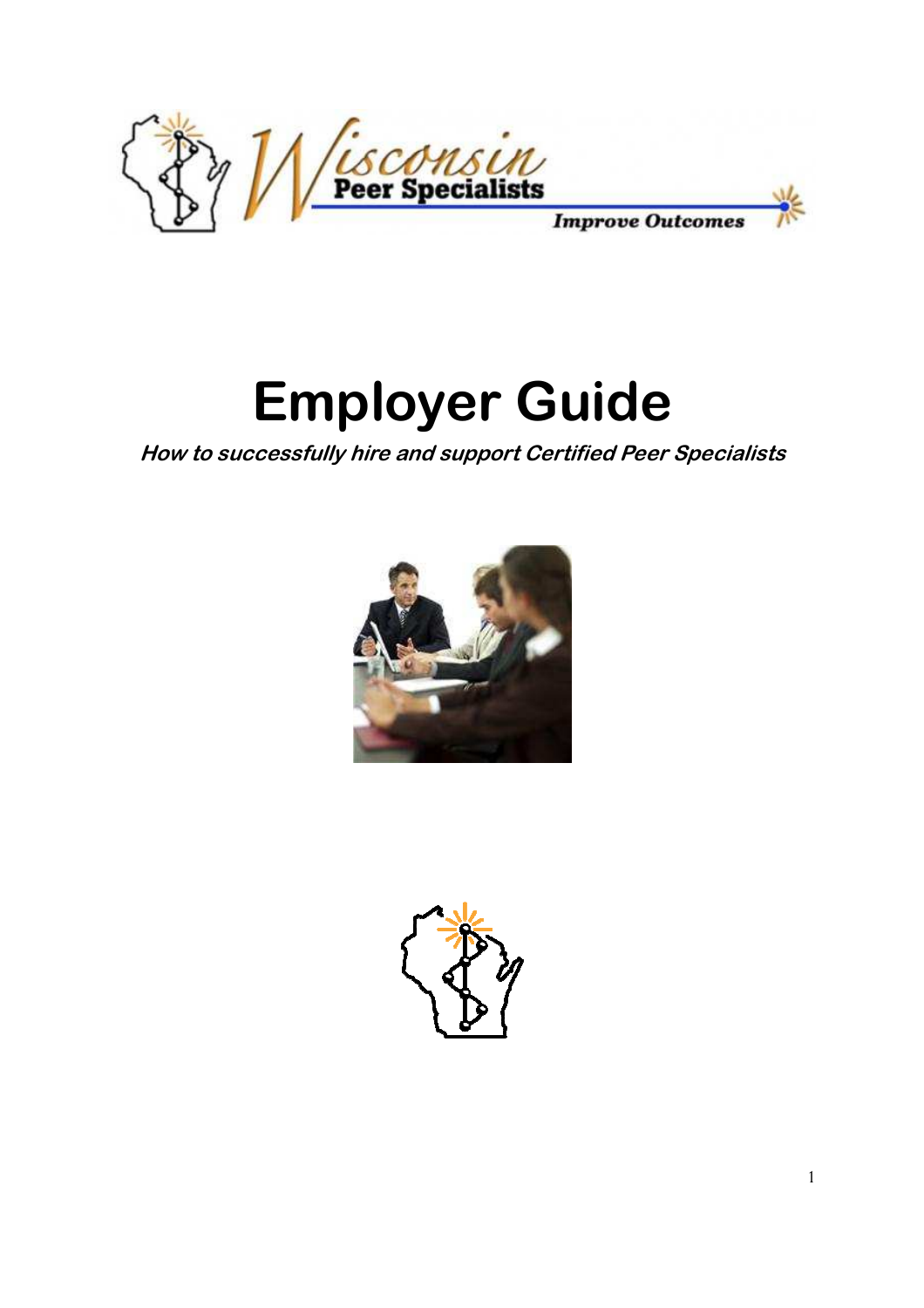

# **As Wisconsin Certified Peer Specialists we offer a unique and important role in the Mental Health Recovery Process…**

**We are professionals and work from a strength-based perspective and embody the belief that recovery is possible.** 

**Peer Specialists provide the uniquely targeted insight into certain aspects of mental health that only someone who has "been there" can formulate and convey. Peer Specialists are qualified not only by their personal experiences, but also by their training, which is specifically designed to facilitate the mental health recovery of their peers.** 

**We can provide an atmosphere of recovery that is "more real." The informal nature of our contacts makes an individual feel more comfortable and at ease when talking with us. The informal, open nature of the peer specialist is a great advantage. We are an important addition to the team assisting individuals who are working through their recovery process.** 

**Consumers say with amazement "You get me!" It does help to have had similar challenges, desires and feelings. And knowing that we really "know" and have survived is a plus.** 

**National research has shown that hiring and promoting/supporting Peer Specialist Services in your business or organization reduces hospitalization and emergency room crisis visits in consumers by over 40%. Individuals who work with Certified Peer Specialists stay in recovery longer. Their goal is to promote wellness, independent living, self-direction, recovery focus, enhancing the skill and ability of consumers to meet their chosen goals.** 

Thank you to Wisconsin Certified Peer Specialists, Ardyth Krause, Laurel Bowers and Gail Herger for their assistance and valuable input in the development of this important message to employers.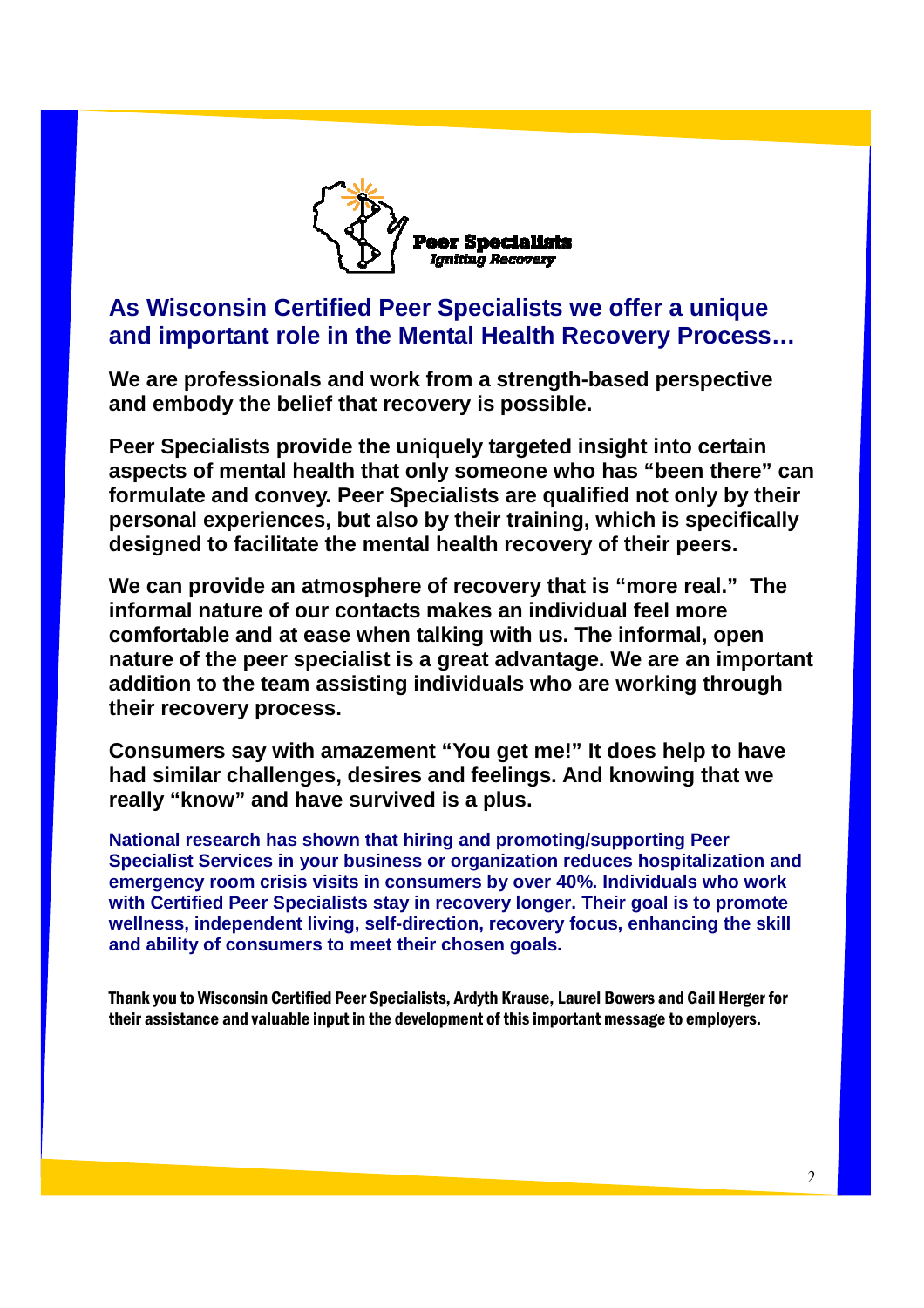

#### **History...**

In 1996, Wisconsin Governor Tommy Thompson formed the Blue Ribbon Commission on Mental Health. This body was charged with examining how Wisconsin's mental health services could be improved. This Commission recommended that Wisconsin services should focus on the recovery process. These recommendations underscore the importance of providing Peer Specialist services to consumers.

Wisconsin recognizes Peer Specialists in the Comprehensive Community Services Rule and is working to incorporate this provider position throughout the service system. Through a Medicaid Infrastructure Grant, funding was available to develop a Certified Peer Specialist program in Wisconsin. The Peer Specialist Committee was formed through the Wisconsin Recovery Implementation Task Force (RITF) to develop and implement the steps necessary to have a certification program and begin an employment initiative to have Certified Peer Specialist hired onto mental health recovery teams in the public and private sectors.

In 2009 the Wisconsin Department of Health Services, Division of Mental Health and Substance Abuse Services agreed to hold the certification for Peer Specialists. This certification states that a person has passed the approved training and certification exam. Certified Peer Specialists are also required to complete continuing education hours based on the program's core competencies in order to maintain their certification. All Certified Peer Specialists agree to adhere to the program Code of Conduct.

# **What Certified Peer Specialists Do**

 **A Certified Peer Specialist** is a person who has not only lived the experience of mental illness but also has had formal training in the peer specialist model of mental health supports. They use their unique set of recovery experiences in combination with solid skills training to support peers who have mental illness. Peer Specialists actively incorporate peer support into their work while working within an agencies team support structure as a defined part of the recovery team.

**A Certified Peer Specialist** is a job title within the agency of employment where the role of a peer specialist is specific to the lived experience of that specialist and how that experience is utilized to help others move forward on their recovery journey.

**The Role of the Certified Peer Specialist** is varied and can take on several forms of support and assistance. Although roles may vary in service agencies, it is generally recognized that Certified Peer Specialists provide the following services:

- Use personal recovery experience as a tool
- **Provide information about mental health resources**
- Assist in identifying and supporting consumers in crisis
- Facilitate self-direction and goal setting
- Communicate effectively with other treatment providers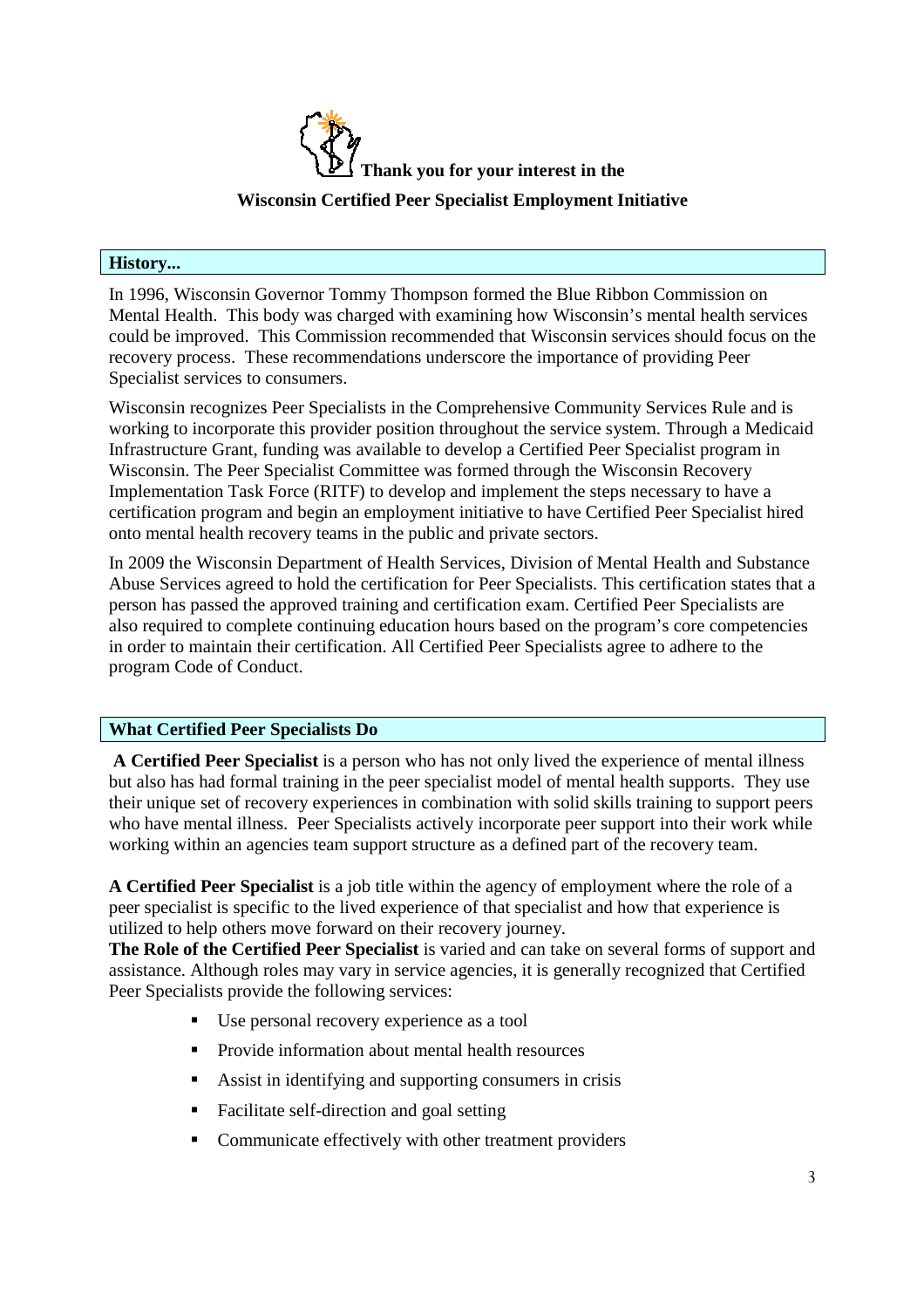### **Understanding the role of the Certified Peer Specialists**

All employers should have a copy of the Code of Conduct that CPSs are bound to. This document is included in this packet as well as the general Wisconsin job description for CPSs. This job description describes the roles and functions of a CPS and allows for employment environmental differences.

The CPS engages and encourages mental health service recipients in recovery, and the CPS provides program participants with a sense of belonging, supportive relationships, valued roles and community. The goal is to promote wellness, independent living, self-direction, recovery focus, enhancing the skill and ability of program participants to meet their chosen goals. CPSs work from a strength based perspective and embody the belief that recovery is possible. In most situations the CPS must be supervised by a qualified mental health professional as defined under Medical Assistance.

CPSs are staff who serves individuals who have been assessed as having potential positive outcomes by working with a CPS. This role is professional in nature and supports are delivered by the CPS. CPSs actively use peer support to engage with the participant. CPSs utilize their personal journey as part of the process of peer support but never allow their journey to become the center of the relationship with the participant.

CPSs use their unique set of recovery experiences in combination with solid skills based training to support peers who have experienced mental illness. They work within the team environment to assist people in their work towards their goals. It is strongly suggested that CPSs inform program participants of their duty to report issues of potential harm to the participant. It is the expectation for all Wisconsin CPSs that they contact the supervisor if there is concern about health or safety issues. CPSs are not legal mandated reporters but work under the understanding that supervisors usually are.

Certified Peer Specialists require clinical supervision.

# **Prepping Staff for inclusion of Certified Peer Specialists**

An important step when considering employing CPSs within an agency is to actively prepare existing staff for this change. The CPS has had training, experiences and passed a competency based exam that have prepared them to work in this capacity. Some staff may be uncomfortable for many reasons with this change. Honoring these feelings and working towards a fact based understanding of the role of the CPS can be helpful with this. One fear that existing staff across Wisconsin have explored is that they are concerned that the CPS is a cheaper and less educated clinician. The Peer Specialist model is clear that CPSs are not clinicians and should not work outside of their scope of expertise. The role of the CPS is different and not intended to replace solid clinical practice.

Another potential concern for existing staff may be related to stigma and discomfort at working with someone who self identifies their mental health issues. This may be due to personal or professional experiences or the belief that CPSs won't be held to a similar standard as the rest of the team. CPSs are expected to be responsible for their own recovery and accountable to themselves, program participants and supervisors. Stigma may be overcome by working directly with the CPS and gaining new perspective on the value of the role. Once again, honoring the concerns and working with staff to overcome these concerns is effective.

Sharing with staff the Code of Conduct, job description and other educational products may be helpful in educating staff to be inclusive of a new position within the team. The CPS will work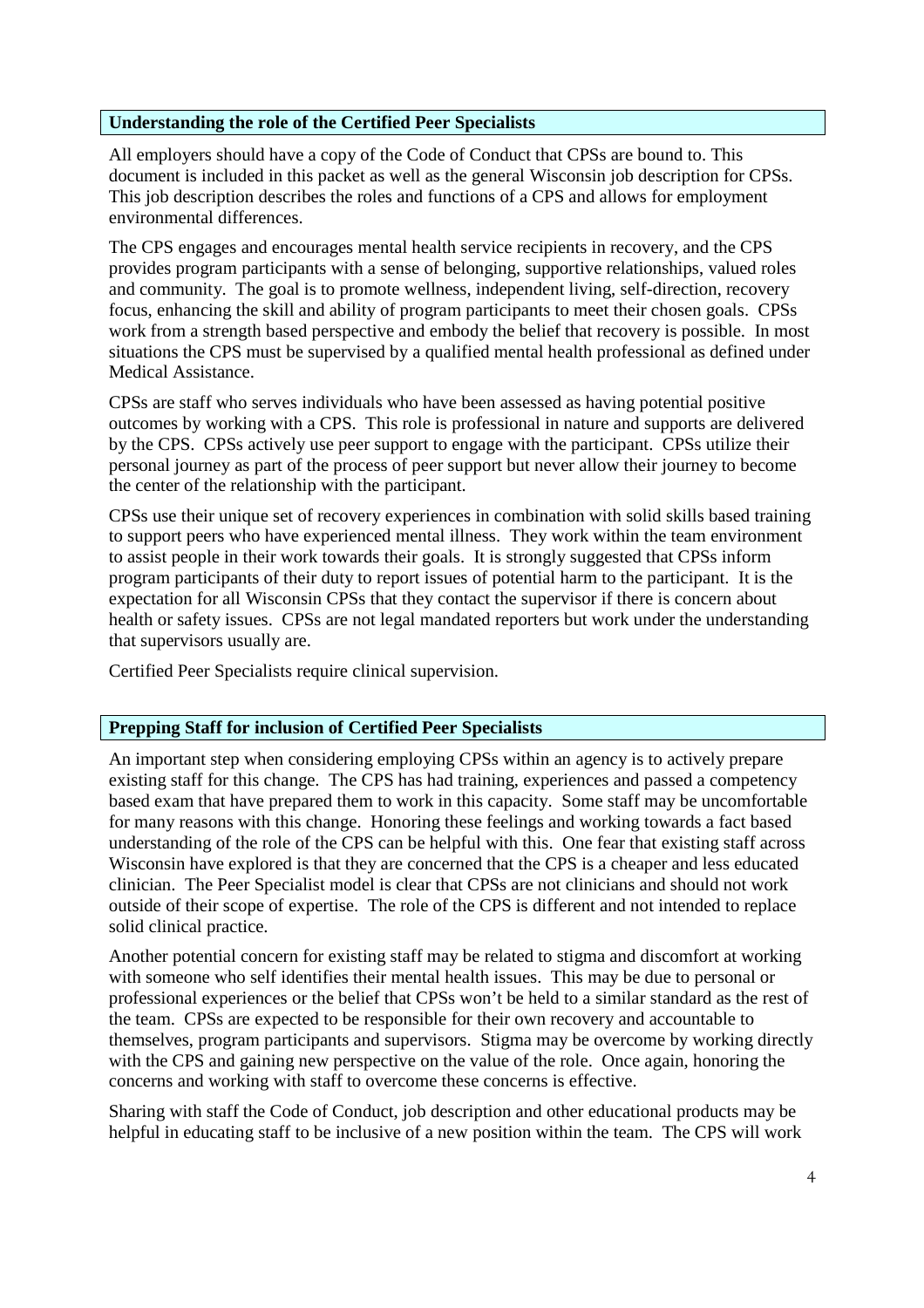with program participants and staff in a manner that incorporates the policies of the Peer Specialist program and the responsibilities of all staff based on agency policy.

### **Confidentiality of the CPS**

*Even though employers are already aware of the legal requirement of confidentiality, the Certified Peer Specialist is a newly created position and with it comes additional issues to be aware of.* 

Certified Peer Specialists (CPS) are employees of an agency who actively work to support program participants. An identified issue is the records of the CPS who may have been served within the agency where they are now employed. It is essential for employers to seal the records of the CPS once they become employed. This is important for several reasons. Other staff of programs may indulge in natural curiosity about the history of the CPS when the person's records are confidential in nature. Another reason is for the CPSs comfort level in feeling included as part of the staff. When their treatment history is available to all staff it may create a power imbalance that is not productive to the team environment. This is even more of an issue in rural environments in which the employing agency may be the only treatment option in certain communities.

CPSs by definition have the lived experience of mental health issues and other staff may want to know the persons diagnosis or history. The Supervisor of the CPS should not release this type of information but suggest the staff person ask the CPS directly. Choice about sharing this type of information is critical to the successful inclusion of CPSs in an employment environment.

#### **Living Wage and Benefits/Benefits Counseling**

The Certified Peer Specialist is a professional position.

The national average for a starting wage for a CPS is \$13.50 per hour. The national average of hours worked as a CPS is 20-25 hours per week. There are CPS that do work full time if it is agreeable to both the employer and the CPS to meet the needs of the organization/agency. It is important that the CPS remain healthy and in recovery in order to work effectively with Peers.

According to the national research and surveys to CPS, there are valid reasons for the 20-25 hour scheduling. These include:

- The CPS needs to maintain a balance of self-care and work in order to effectively provide services to others.
- The majority of CPS have SSI/SSDI Benefits that are affected by earnings. For many CPS, part time employment is necessary for some period of time in order to balance the effects of their disability, their on-going recovery, and their financial situation.

Employees (CPS) are advised to request ongoing Work Incentives Benefits Counseling in order to have the information needed for making informed choices about work and earnings. If a CPS is going to work full-time the employer should provide information to the CPS for transitioning from SSI/SSDI to private employer based benefits, if available, and be aware of the Work Incentive Programs provided to individuals with disabilities.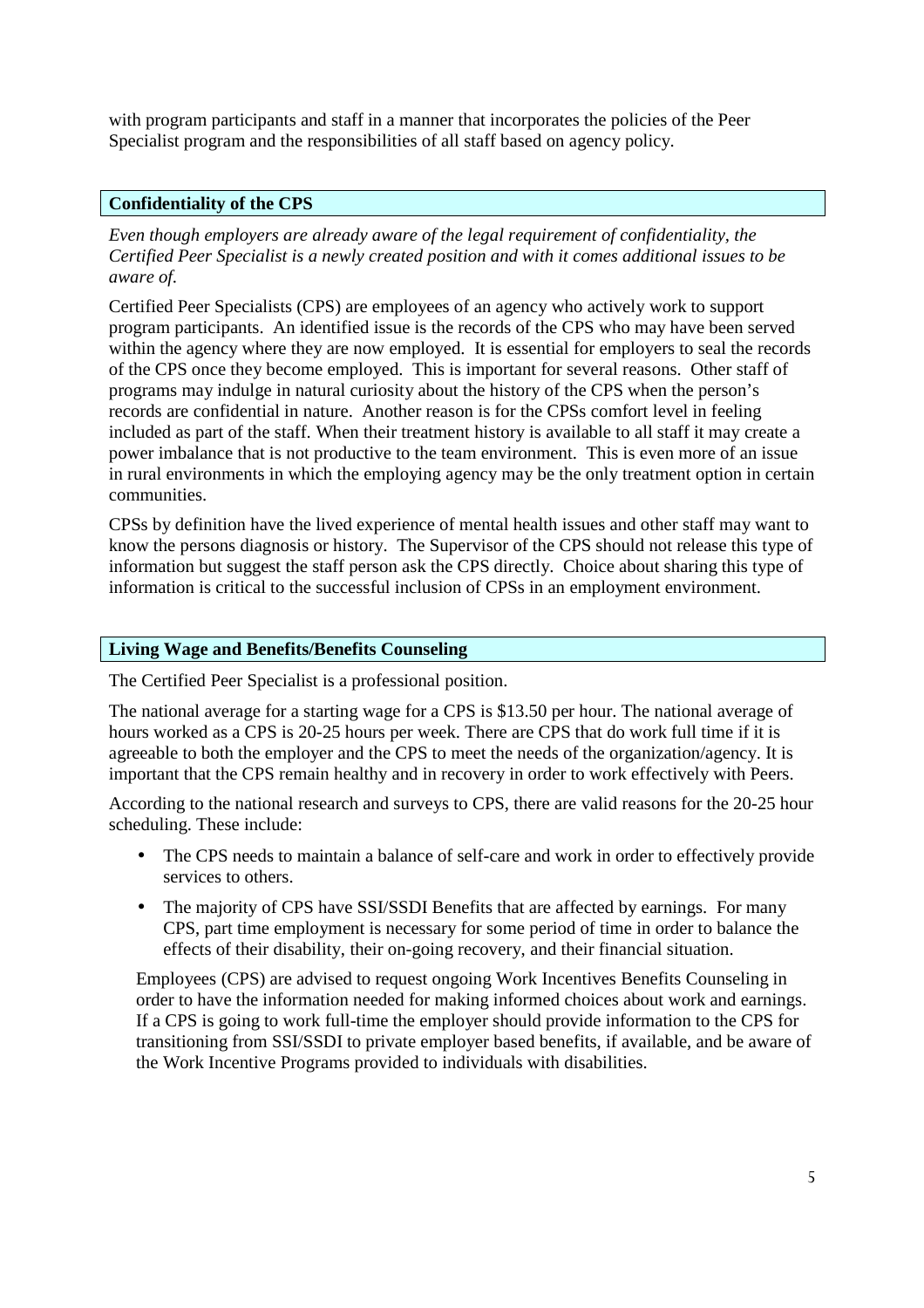### **Medical Leave and other possible complications**

There are no indicators that CPS require more 'sick days' or take above average time off for medical reasons (based on surveys in Wisconsin).

Employers will need to plan, as with any employee, for who will take over the responsibilities of the CPS should they need to take time off.

Considerations:

- Is there more than one CPS on staff?
- How will the consumers needs be met if the CPS has to take an extended leave?
- Can the employer partner with another agency/organization to provide CPS services during their CPSs leave of absence?
- Does the employer have a plan in place for working with the CPS to transition back into the workplace once they feel well enough to return?

Keeping the lines of communication open and discussing these possibilities can be a positive, effective way to plan for continuation of services.

The CPS does not require 'special treatment' but equitable treatment when medical or personal situations arise.

# **Rural Community Employment - Overall Considerations**

*Thank you to Andrew MacGregor, Program Director of Ashland Community Support Program and Val Levno, Program Director of Bayfield Community Support Program, for providing assistance in this area.* 

The factors to consider when employing a Certified Peer Specialist (CPS) in a rural setting are not that different from more urban areas. The primary consideration is one of establishing and maintaining appropriate professional boundaries. Issues specific to both employers and employees will follow.

A significant issue faced by service providers in rural settings is transportation and the travel time/distance that is required to help participants access services. Employers need to consider the appropriate way to address these questions.

- Employees must have access to reliable transportation (either their own or an agency vehicle). If employees are required to use their own vehicle to transport people to appointments, then they should be reimbursed in a fair and equitable way. Are they able to be covered under the agency's liability policy? Do they have access to auto insurance, even if they do not own a vehicle?
- The travel time and distance required to help participants access services needs to be factored in to the time that a CPS works for the agency. If they employee has a specific number of hours allotted to work on a weekly or monthly basis, that should be factored in to their work schedule.
- Rural areas often have limited options for recreation or socialization. These options often involve having to budget for an outlay of expenses that is later reimbursed by the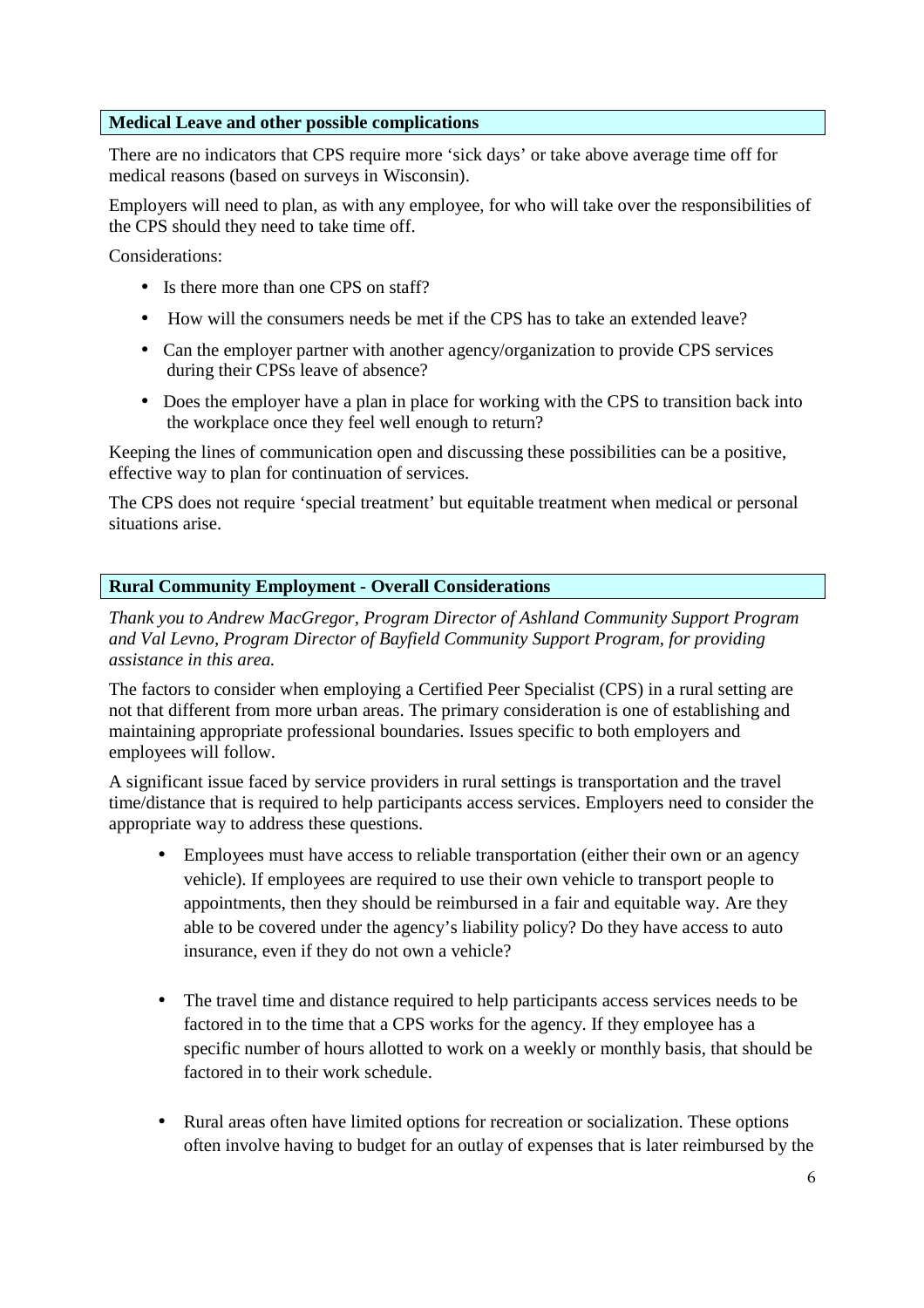employer. How can agencies hiring CPSs assist people that may live on a fixed income plan for these occurrences?

# **Rural Certified Peer Specialist Issues**

CPS working in a rural area may have to deal with stigma from past episodes of their mental illness. How can they separate themselves from past experiences and be seen as the professional that they are now?

A person that was once viewed by other people (consumers and professionals) as a participant in mental health services is now considered a professional. Other consumers can adopt a negative view of the CPS now that they are working as an employee of the agency. How does someone navigate that change?

People living in rural communities often have limited options for service providers. It may be that you work for the agency that has provided you supports over the years.

How do you provide services to a participant that sees a provider with whom you have had conflicts?

# **Employer Issues and questions to consider**

- The base of eligible employees for the position of CPS may be limited. Do you hire people that you currently support and how do you negotiate the dual roles of provider and employer?
- How can you ensure the CPS that you hire that the position they have been hired for is something they can count on for income? Rural areas often don't have enough job opportunities for someone to find other work to make ends meet.
- Where will the CPS be stationed in the agency to ensure that their interactions with consumers are private and confidential? How can the employer help the CPS to feel a part of the team?

# **Where Certified Peer Specialists are employed include…**

- **Crisis Services**
- In and Outpatient Care
- **•** Veteran's Hospitals
- Supported Living Arrangements
- **Prisons and Forensic Areas**
- **EXECOMMUNITY Recovery Services**
- Homeless Shelters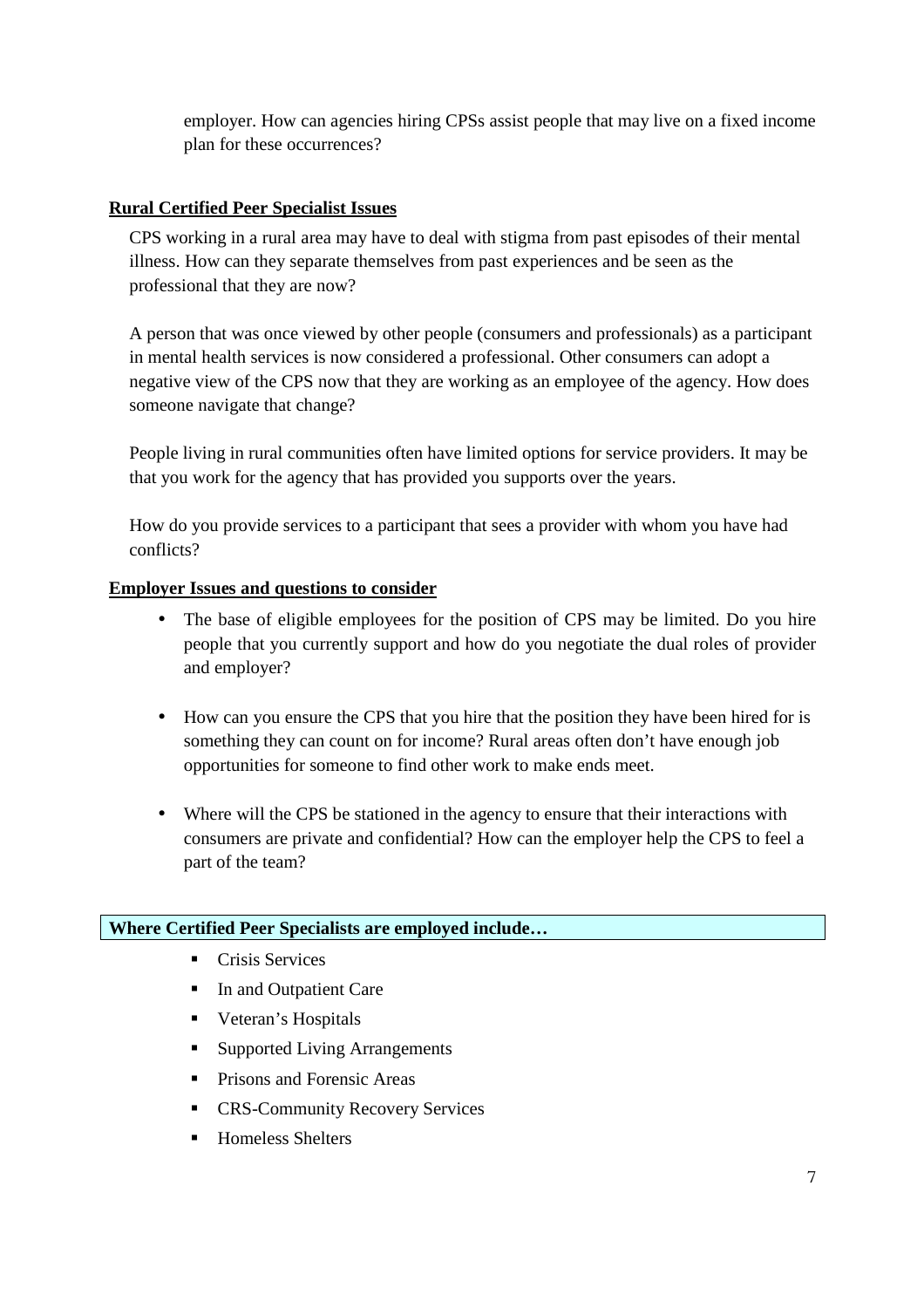- **Community Resource Centers**
- Drop In Centers and Clubhouses
- **CSP-Community Support Program**
- CCS-Comprehensive Community Services
- **ADRC's-Aging and Disability Resource Center**
- **Independent Living Centers**
- Family Care

# **Billable Services**

The Certified Peer Specialist Services can be billed under several areas for Medical Assistance (MA.) A few of these include:

- Assisting consumers in the development of a Wellness Recovery Action Plan (WRAP) as part of Recovery Planning
- Specific skill training for the consumer including the areas of communication, interpersonal skills, problem solving, assertiveness, conflict resolution.
- Working with consumers in activities related to pre-employment preparation. Skills assessment, anxiety reduction, education about workplace etiquette, arranging transportation.
- **•** Offering effective recovery-based services
- Assisting consumers in finding self-help groups
- Assisting consumers in obtaining services that suit that individual's recovery needs
- Teaching problem solving techniques
- Teaching consumers how to identify and combat negative self-talk and how to identify and overcome fears
- Assisting consumers in building social skills in the community that will enhance integration opportunities
- **EXECUTE:** Lending their unique insight into mental illness and what makes recovery possible
- Attending treatment team and crisis plan development meetings to promote consumer's use of self-directed recovery tools
- Informing consumers about community and natural supports and how to utilize these in the recovery process
- Assisting consumers in developing empowerment skills through self-advocacy and stigmabusting activities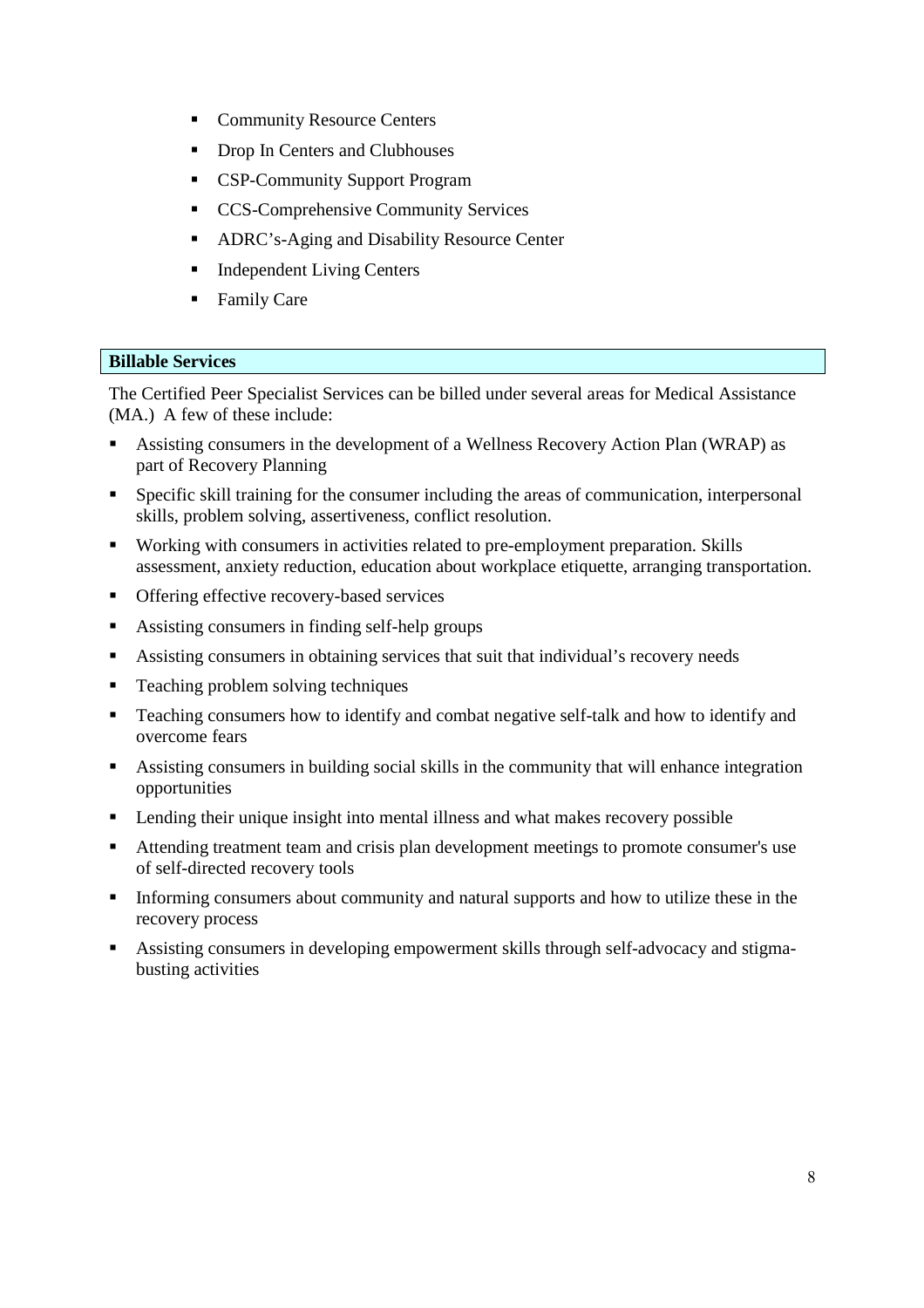#### **Employer Testimonials**

**Autumn West** is a 20 bed Safe Haven in Milwaukee. A Safe Haven is an alternative shelter for persons with severe mental illness and other debilitating behavioral conditions who are homeless and have been unwilling or unable to participate in housing or supportive services. The program is HUD funded and provides a safe environment, meals, 24/7 resident managers and a case manager. We started with one volunteer peer specialist in December of 2006. I met Mary at a Milwaukee Mental Health Task Force meeting and invited her to visit Autumn West and brainstorm about how to incorporate peer specialists into the Autumn West Program. Mary then started to visit on a regular basis and get to know the residents and staff of the program. Mary had recently finished her training as a peer specialist and we began to explore how to incorporate the specialists into our program. Mary easily related to the residents because she had many similar experiences including mental illness, homelessness, and substance abuse recovery. Mary became a regular fixture at Autumn West on Sunday evenings. She planned events, brought special treats and encouraged warm conversations and sharing's. Residents looked forward to Mary's visits. Through a relationship with Our Space, eventually we were able to add another peer specialist. In January of this year the peer specialists were hired by community Advocates to work at Autumn West, the peer specialist are now part of our team and participate in staffings. The specialists conduct recovery groups, assist residents with WRAP plans, organize, and participate in outings.

Recently a resident that I was meeting with informed me that he thought he may have Bi Polar disorder. When I asked why he thought this he said that he had attended a group lead by a specialist. The group was about symptoms and the resident believed he experienced these symptoms. A referral was then made for psychiatric care. The peer specialists are valuable members of our team and help residents and our staff to decrease the stigma and move people into recovery.

Jeanne Lowry Division Director, Behavioral Health/ Homeless Outreach Community Advocates Milwaukee, WI

Over the past five years at **Mental Health America of Wisconsin (MHA),** I have had the privilege of working closely with our Peer Support Specialists (PSS). As MHA employees, they meet individually with program participants, lead our support group, participate in family nights, co-facilitate our Nurturing Parenting and Wellness Recovery class and operate our Specialized Family Resource Center. With their personal experiences and wisdom, they have added an invaluable component to our agency. Their depth of understanding, honesty and encouragement has allowed them to form very powerful relationships with our program participants. I have witnessed the lifesaving impact our PSS's have made on many. PSS's will always be part of our recovery team; our good work cannot be done without them.

Kristina Finnel, MSW, APSW President/CEO Mental Health America of Wisconsin Milwaukee, WI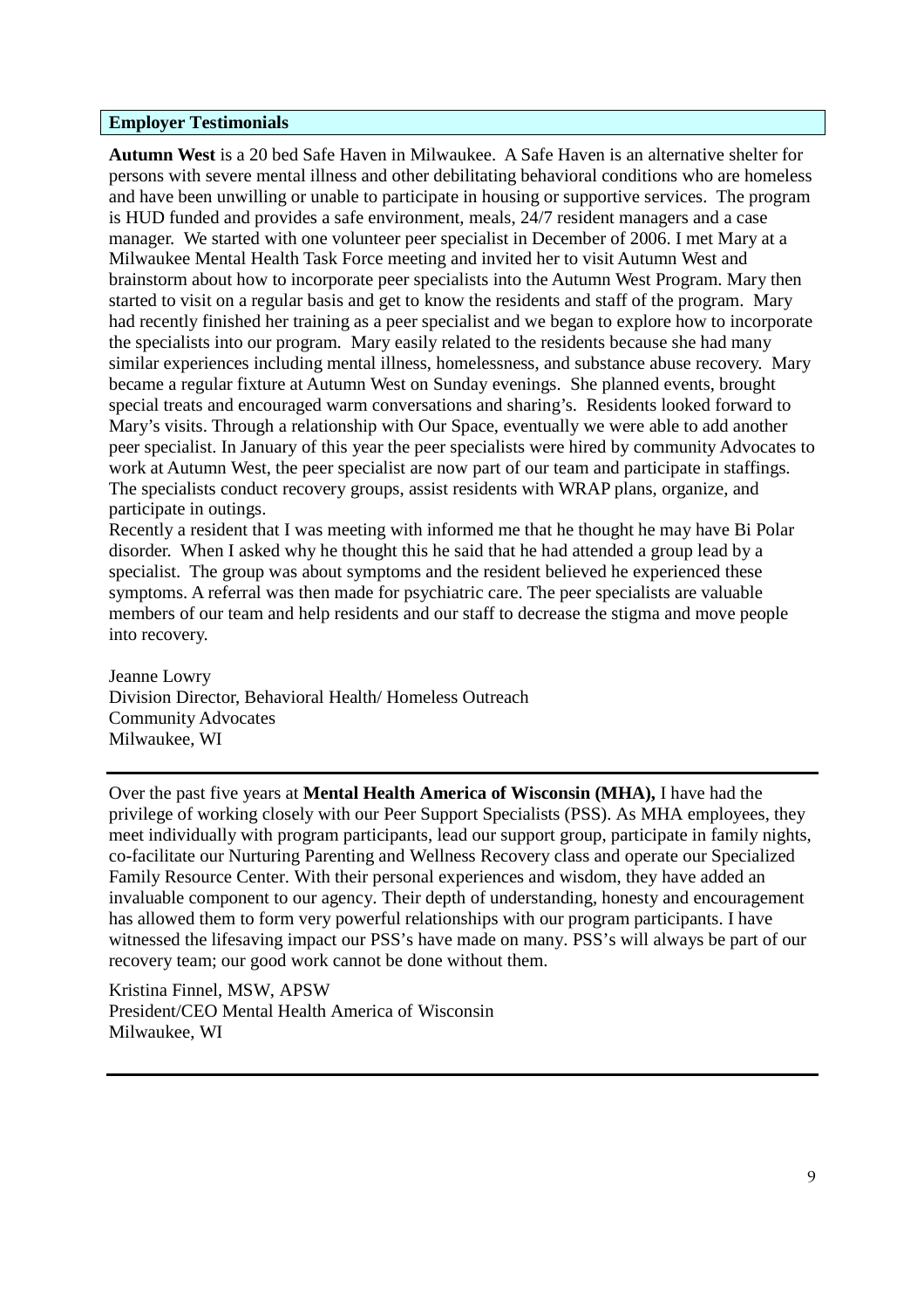**Grassroots Empowerment Project…**I have had the opportunity to work with Peer Specialists as Members of the Board of Directors and employees in my roles as Executive Director of Grassroots Empowerment Project. These individuals bring richness to our organization in the following ways:

- A stronger focus on recovery within our workplace. Building a more supportive working environment for all
- Improved accountability to the mission of our organization-consumer empowerment
- A change in the communication style-from just discussion to true dialog
- An equally shared vision and values for the success of our organization
- An ability to resolve differences and conflict in a respectful and honest manner
- This has had a positive impact on the way we work within the community and has strengthened our commitment to the following:
- **True collaboration**
- Respect for differences
- Engaging in dialogue
- **Share Power**
- Mutual support

I have found that my own professional and personal development has been enriched because I work directly with Peer Specialists and their absolute commitment to recovery for all.

Molly Cisco, Executive Director

Madison, WI

#### **Consumer Testimonials**

**Peer Support....**What a wonderful way to share all the things I wish I would have known before I even knew recovery was possible. Carol J. Slovachek, CPS

**My Peer Specialist** has a large knowledge base of regulations and resources and she never makes things intimidating or condescending. Peer Specialists are very valuable. ...Mark Y.

**Having a Peer Specialist** is very important to my recovery. We work as a team to set goals and be successful. I am able to live more independently and go to school and work.

...Anne B.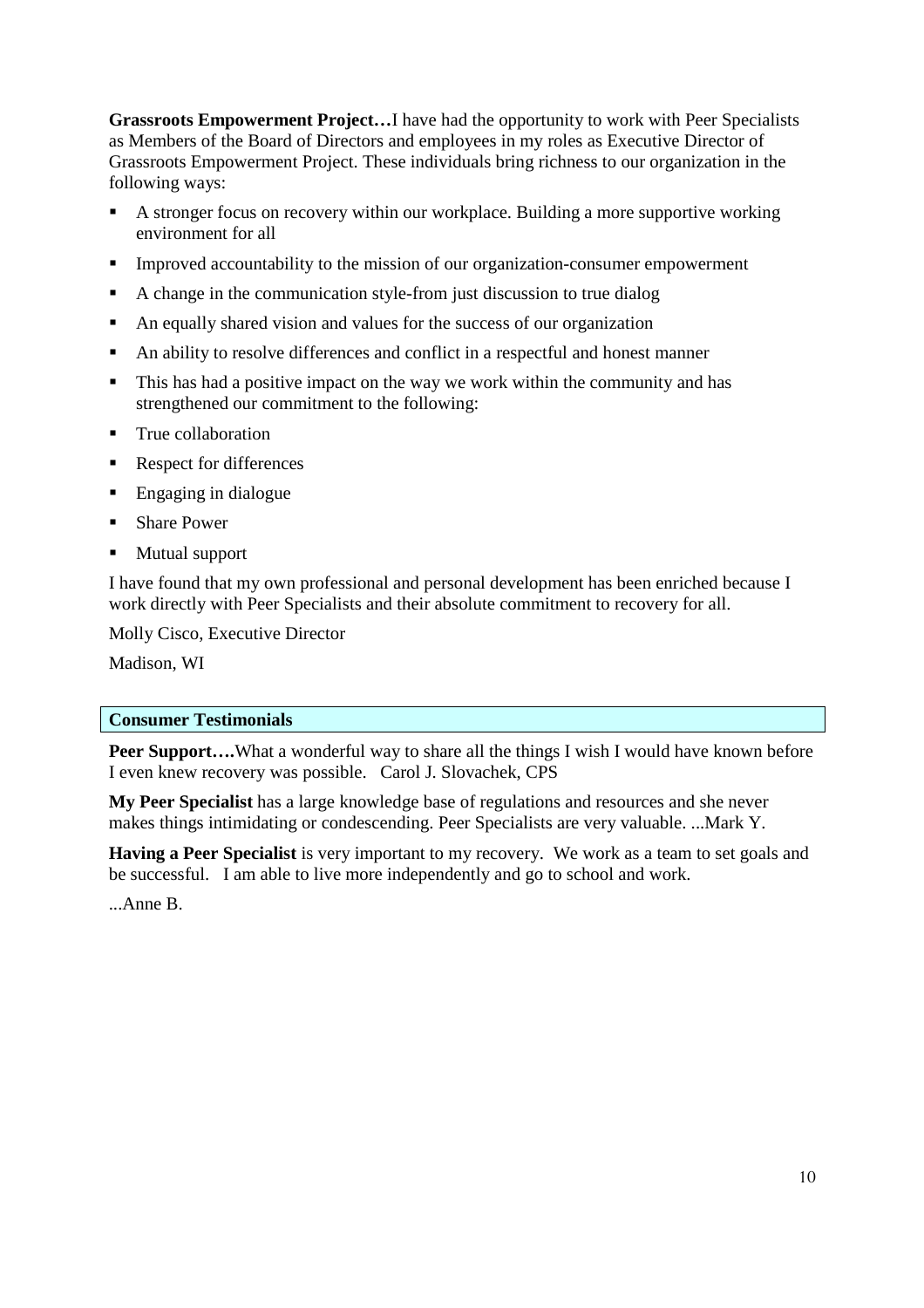

(This Job/ Position Description is to give an idea of some of the functions a Certified Peer Specialist could perform. Tailoring would be necessary to fit the unique mission.)

# **Title of Position**: **Certified Peer Specialist (Paid Evidence Based Practice Position)**

**Job Summary:** The Peer Specialist engages and encourages mental health service recipients in recovery, and the peer specialists provide service recipients with a sense of belonging, supportive relationships, valued roles and community. The goal is to promote wellness, independent living, self direction, recovery focus, enhancing the skill and ability of service recipients to meet their chosen goals. The Peer Specialist works with service recipients as equals except in having more recovery experience and training, looking for and empowering signs of wellness and recovery, encouraging strength perspective and self-direction. Peer Specialists are examples of recovery, meaning previous first-hand experience with some parts of what the service recipients are experiencing at the time support services are needed. In some programs, the Peer Specialist must be supervised by a qualified mental health professional.

# **ESSENTIAL FUNCTIONS**:

# **Providing Support**

# **The Peer Specialist will:**

- Identify as a person in mental health recovery.
- Understand their role and fully participate as an integral part of the professional Recovery Team.
- Be mindful of the ethics, boundary, power and control issues unique to Peer Specialists.
- Establish rapport with the service recipients.
- Provide information as to the purpose of peer support and recovery models.
- Provide service recipients with very clear definitions of recovery and its components.
- Intentionally share their Recovery Story as appropriate to assist service recipients, providing hope and help in changing patterns and behaviors.
- Provide respect for the service recipients, for example, in viewing what traditionally is labeled "resistance" as "self direction", and honor the person for taking charge of their own life.
- Set mutually acceptable boundaries with the service recipient, especially about "help" and "safety"; continue to ask if these are the same or changing.
- Be well informed about trauma, and explore with service recipients their experiences and support these individuals in getting appropriate resources to help.
- Have his/her own Wellness Recovery Action Plan (WRAP) or another recovery plan done and in current use.
- Be able to assist service recipients with constructing their own Wellness Recovery Action Plans (WRAP, or another recovery plan.)
- Help persons in crisis explore options that may be beneficial to their recovery and to maintaining stability.
- Provide culturally sensitive and age specific services. Continue to increase knowledge in this area.
- Surround service recipients in recovery, wellness, and hope.
- Focus positively with service recipients on emotional growth, strengths, and life (recovery) goals.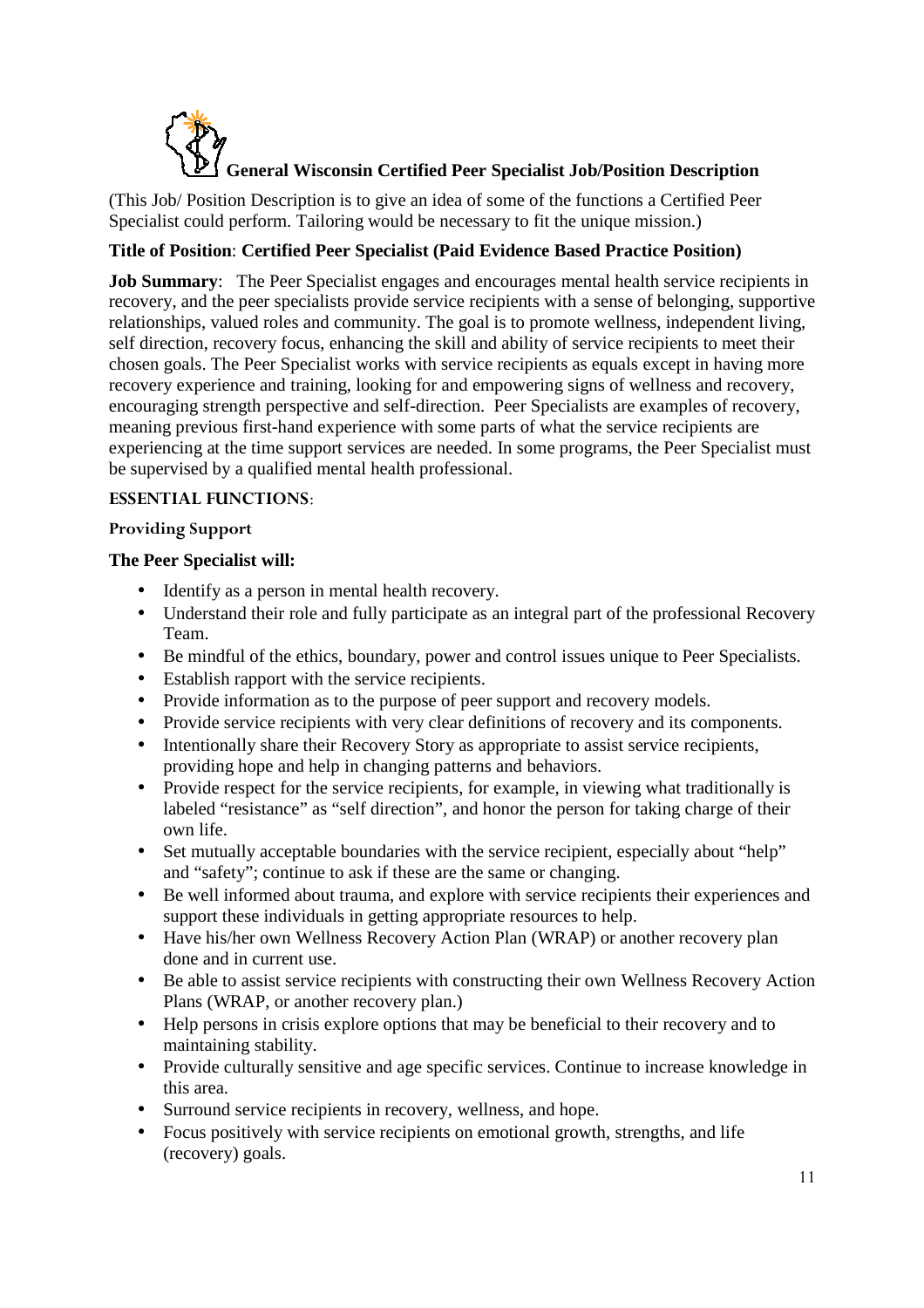- Encourage service recipients to become self-directed, focus on their strengths, exercise use of natural supports and view themselves as helpful, not just helped.
- Use active listening skills.
- Provide resources that are beneficial to recovery.
- Understand rights and overcome stigma.

# **Communicating with Supervisors and Interacting with Staff**

# **Peer Specialists will:**

- Understand and utilize the established supervisory hierarchy to communicate needs, ask questions (especially about ethics, boundaries, and confidentiality), mention concerns, etc.
- Provide education to staff on recovery reminding them that recovery is possible, and that peer support has become an Evidence Based Practice.
- Accurately complete and punctually turn in time sheets.
- Accurately, respectfully, punctually complete all required documentation.
- Work with service recipients and staff in a manner that incorporates the policies of the Peer Specialist Program and the responsibilities of the staff based on their policies.
- Begin work with service recipients stating that talk of harm to self or others cannot be kept confidential. Report threats to harm self or others immediately to the staff in charge.

# **Demonstrating Confidentiality**

# **Peer Specialists will:**

- Be familiar with Wisconsin documents relating to confidentiality. Be very knowledgeable of all confidentiality directives from your own agency.
- Maintain the utmost confidence concerning all verbal and written information whether obtained from service recipients or otherwise.
- Be knowledgeable of information that should not be kept in confidence: threats to harm self or others, and know how to handle these situations.

# **PREFERRED TRAINING/SKILLS:**

- Group facilitation or co-facilitation experience.
- Both completion of Wellness Recovery Action Plan or another plan for self, and also knowledge of how to run a group assisting service recipients in how to write their own Wellness Recovery Action Plan, or another plan.
- Basic knowledge of how to assist service recipients with locating community resources (employment, housing, health, peer delivered services including 12 step groups, etc).
- Work or volunteer experience providing peer support.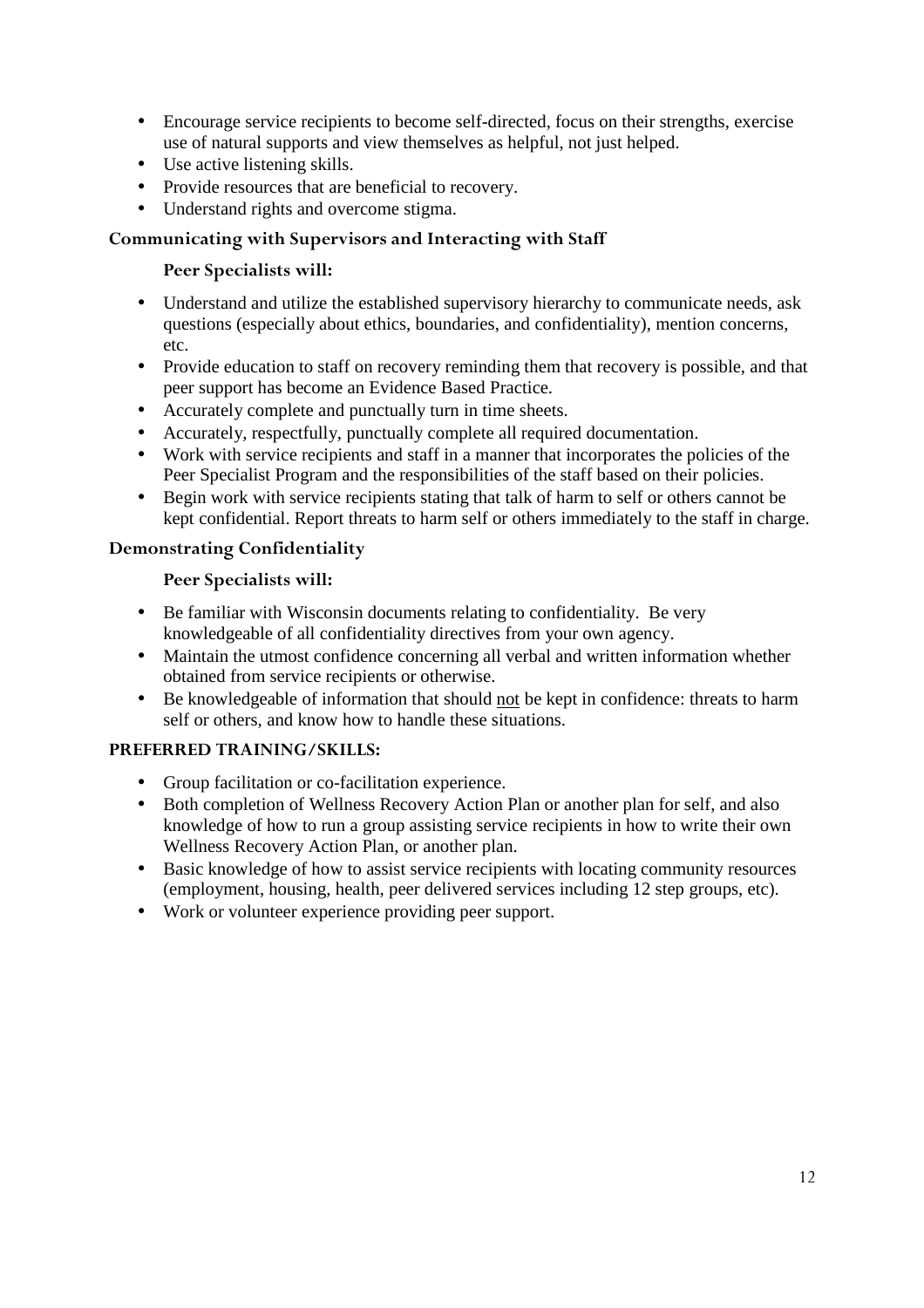

# **Wisconsin Certified Peer Specialist Code of Conduct**

For Mental Health and Mental Health/Substance Use Disorder Peer Delivered Services

The following principles will guide Peer Specialists in their various role relationships and levels of responsibility in which they function professionally.

- 1. The primary responsibility of Peer Specialists is to help service recipients understand recovery and achieve their own recovery needs, wants, and goals. Peer Specialists will be guided by the principle of self-determination for each service recipient.
- 2. Peer Specialists will conduct themselves in a manner that fosters their own recovery and will maintain personal standards that are respectful to self and community.
- 3. Peer Specialists will be open to share with service recipients and Coworkers their stories of hope and recovery and will likewise be able to identify and describe the supports that promote their recovery and resilience.
- 4. Peer Specialists have a duty to inform service recipients when first discussing confidentiality that contemplated or actual harm to self or others cannot be kept confidential. Peer Specialists have a duty to accurately inform service recipients regarding the degree to which information will be shared with other team members, based on their agency policy and job description. Peer Specialists have a duty to inform appropriate staff members immediately about any person's possible harm to self or others or abuse from caregivers.
- 5. Peer Specialists will never intimidate, threaten, harass, use undue influence, physical force or verbal abuse, or make unwarranted promises of benefits to the service recipients they support.
- 6. Peer Specialists will not practice, condone, facilitate or collaborate in any form of discrimination on the basis of ethnicity, race, sex, sexual orientation, age, religion, national origin, marital status, political belief, disability, or any other preference or personal characteristic, condition or state.
- 7. Peer Specialists will advocate with service recipients so that individuals may make their own decisions when partnering with professionals.
- 8. Peer Specialists will never engage in any sexual/intimate activities with service recipients they support. While a service recipient is receiving services from a Peer Specialist, the Peer Specialist will not enter into a relationship or commitment that conflict with the support needs of the service recipient.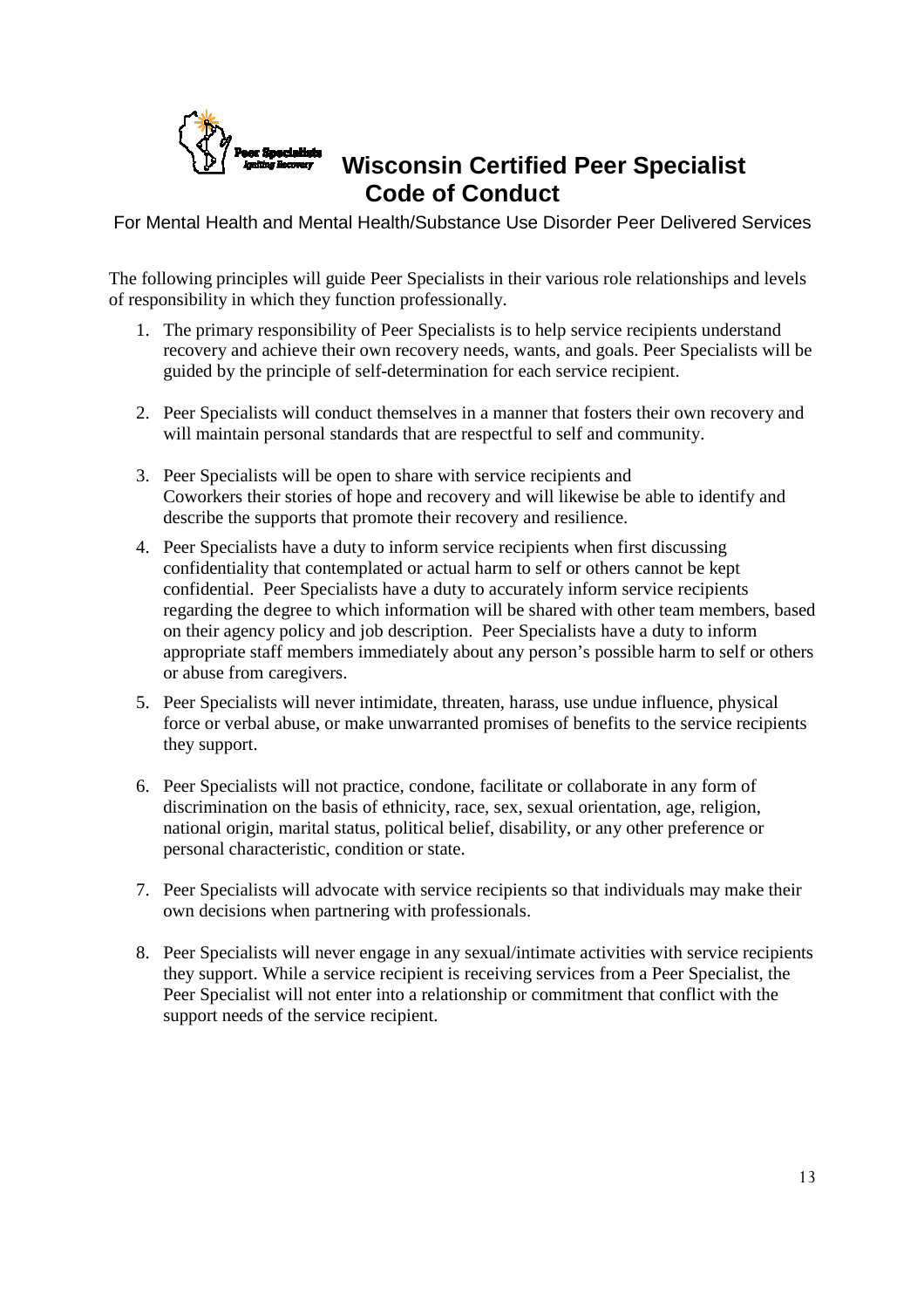

# **Wisconsin Certified Peer Specialist Code of Conduct**

- 9. Peer Specialists shall only provide service and support within the hours, days and locations that are authorized by the agency with which they work.
- 10. Peer Specialists will keep current with emerging knowledge relevant to recovery, and openly share this knowledge with their coworkers and service recipients. Peer Specialists will refrain from sharing advice or opinions outside their scope of practice with service recipients.
- 11. Peer Specialists will utilize supervision and abide by the standards for supervision established by their employer. The Peer Specialist will seek supervision to assist them in providing recovery oriented services to service recipients.
- 12. Peer Specialists will not accept gifts of money or items of significant value from those they serve. Peer Specialists do not loan or give money to service recipients.
- 13. Peer Specialists will not discuss their employment situation in a negative manner with any service recipient.
- 14. Peer Specialists will protect the welfare of all service recipients by ensuring that all their conduct will not constitute physical or psychological abuse, neglect, or exploitation. Peer Specialists will provide trauma informed care at all times.
- 15. Peer Specialists will, at all times, respect the rights, dignity, privacy and confidentiality of those they support.

Revised November 19, 2010 Approved by the Peer Specialist Committee of the WI Recovery Implementation Task Force